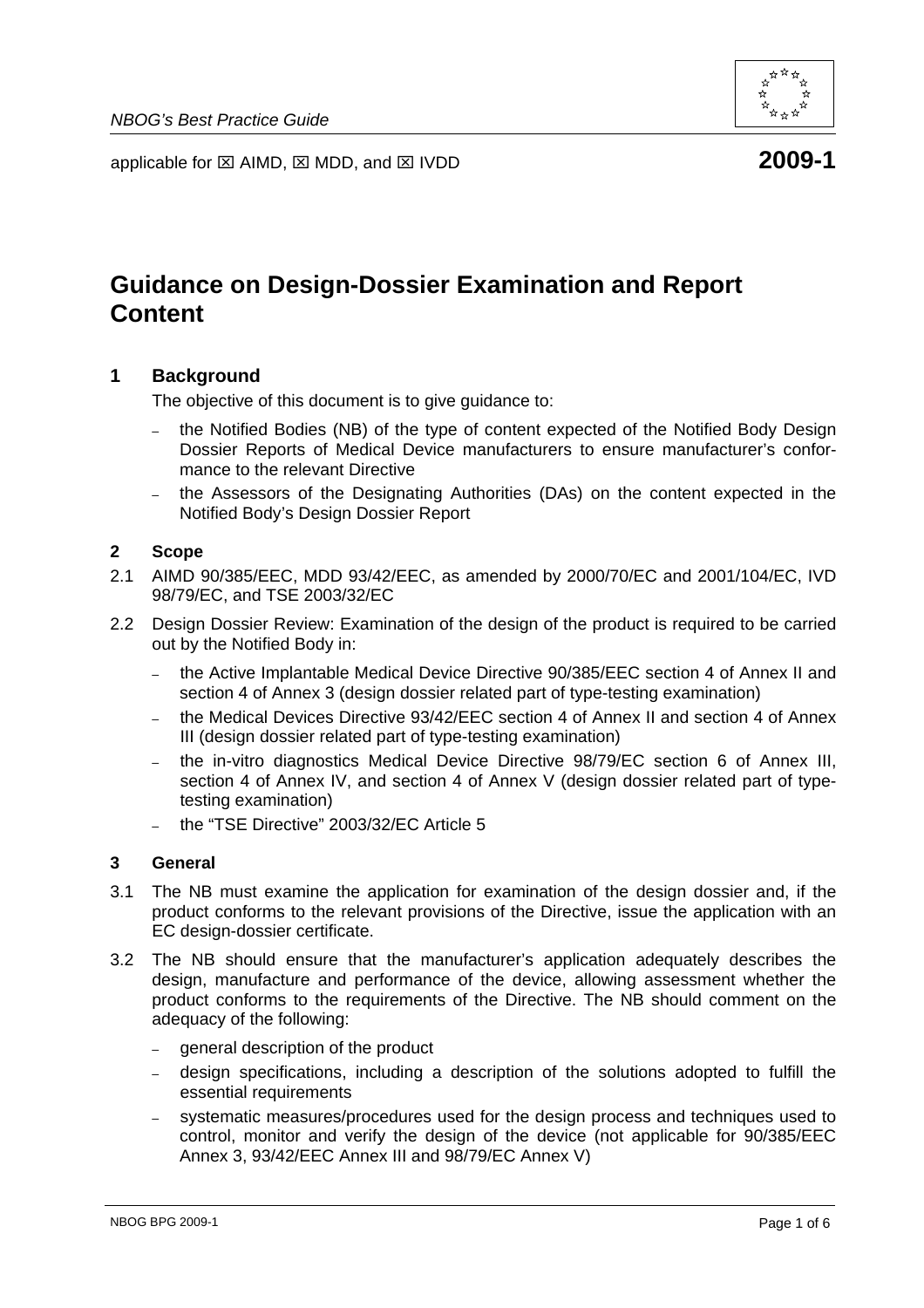- 3.3 The NB should review the manufacturer's use of harmonised standards. If other standards have been used in place of harmonised standards or where harmonised standards do not exist, the NB should review their suitability and applicability to the essential requirements.
- 3.4 The NB may require the application to be completed by further tests or proof to allow assessment of conformity with the requirements of the Directive.
- 3.5 The NB review should ensure that the dossier report clearly identifies the documentation (revision date and reference to the location) for the device under evaluation. The report should demonstrate the NB's review of the conformity of the manufacturer's design dossier to the relevant Directive.
- 3.6 The report must contain the data needed for identification of the approval of the design, where appropriate, a description of the intended purpose of the product, and must clearly state the conclusions of assessment, i.e. the final conclusion of the overall conformance of the device with the requirements of the applicable Directive (including the Essential Requirements) and the Harmonized Standards.

To issue the EC design-examination certificate (see NBOG BPG 2006-2 "Certificates issued by Notified Bodies" [1]) data are needed for "identification of the approved design, devices (mark and model) covered by the certificate, preferably including a description of the intended purpose, utilizing the GMDN code". For ease of reference these data and any conditions of validity should be part of the report.

- 3.7 Correspondence relating to the management of the key concerns or issues should be kept on file.
- 3.8 For changes of the approved design, see separate guidance.

# **4 Content**

- 4.1 The following describes a minimum NB report content of a Medical Device manufacturer's design-dossier examination.
	- Note: The headings are based on the Essential Requirements and partly aligned with GHTF SG1 N11 : 2008 Summary Technical Documentation for Demonstrating Conformity to the Essential Principles of Safety and Performance of Medical Devices (STED) [2].
- 4.2 The following table describes typical sections a design-dossier examination report should consist of. Reports structured to these sections will facilitate the presentation of the design-dossier examination in a consistent and precise manner. This is especially helpful when references to other design-dossier examinations need to be made or in cases when certificates should be transferred. Another advantage is for situations, when designdossier examination reports are requested by Competent Authorities.
- 4.3 Within the sections concerning the essential requirements the NB has to give a clear statement, if the device meets the corresponding applicable requirements. Non-applicable requirements need to be noted and justified as such. Also the method used to demonstrate conformity with the respective requirement should be described.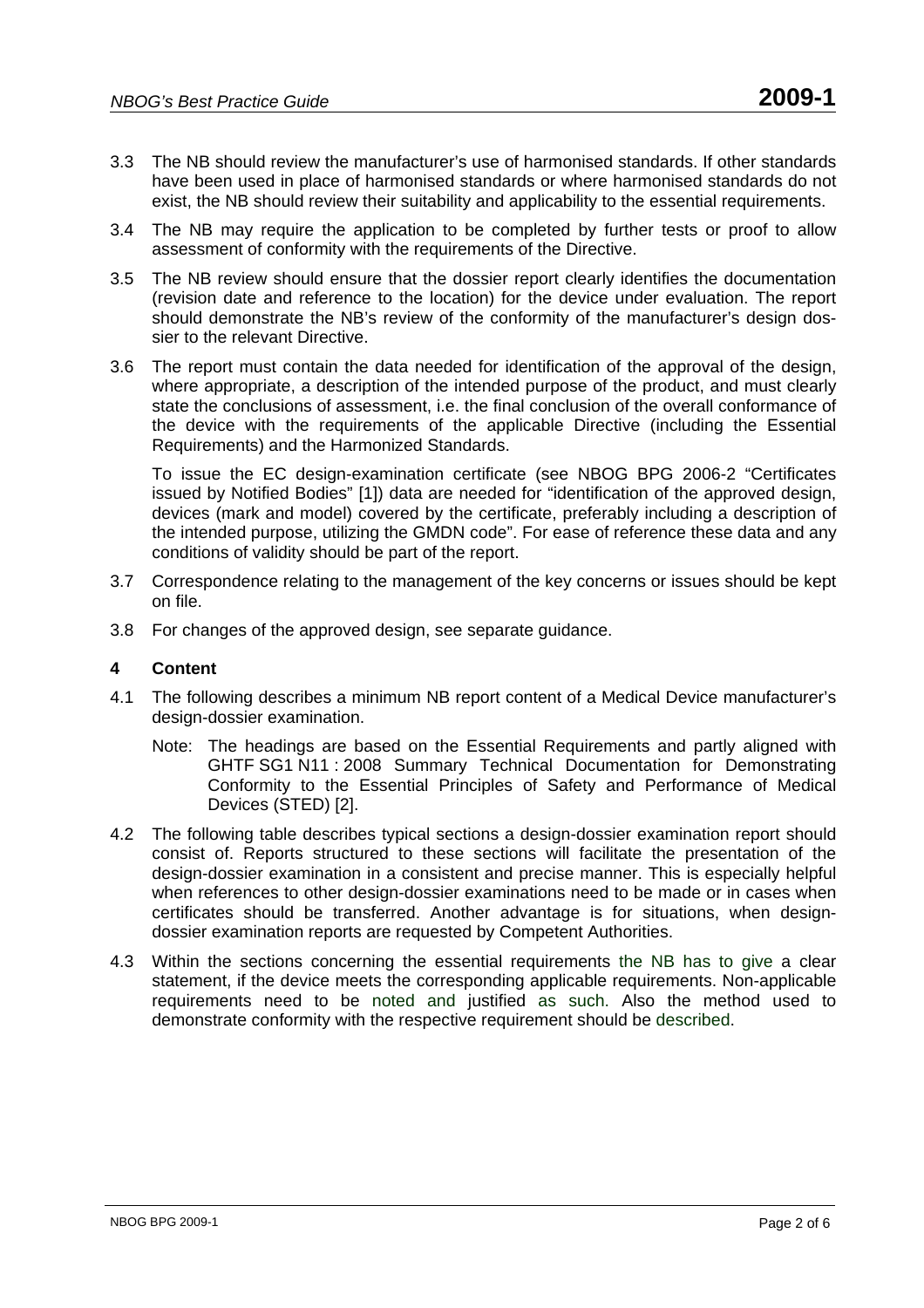# **Minimum Content for a Design Dossier Review Report**

#### **Manufacturer's Details**

Manufacturer Address of Company Product Family of Device Applicable Directive and Annex Scope GMDN code, where available

#### **Data relating to Application and NB Review**

The report should contain data concerning the application and the NBs review, in particular:

- purpose of examination (Directive and Annex)
- timing (date of application, date of receipt(s) of documentation)
- submitted documents, documentation reviewed (e.g. date of issue, revision)
- names of NB reviewer; internal and external experts involved in the assessment, together with details of aspects assessed by each
- date and signature of the responsible reviewer(s)

#### **Device Description and Product Specification**

The NB should confirm that the product description and the intended use, which the manufacturer intends to use to identify the device when placed on the market, are sufficiently detailed and accurate and that the design/product specifications meet the applicable regulatory requirements. The NB should confirm that the device falls under the medical device directive. Any particular performance claims or product benefits claimed should be verified by adequate clinical data or design testing during the NB assessment of the technical documentation.

The report should clearly indicate, which features, dimensions and/or performance attributes of the device including variants and accessories are covered by the examination.

Where relevant, references to similar or previous generations of the device and their design-dossier examinations can be used if those are still state-of-the-art. For renewal of certificates see separate guidance for further detail.

## **Classification**

The NB should review the manufacturer's selection of appropriate classification, classification rule and conformity assessment route. The NB should assess that the justification for the device classification is sufficiently robust in particular in borderline cases, especially in the case of combination products.

#### **Requirements regarding Manufacturing**

The NB should review the information provided by the manufacturer regarding the manufacturing processes. The application should contain information to allow the NB reviewer to obtain a general understanding of the manufacturing process (e.g. process flow chart) showing an overview of production, assembly, final product testing, and packaging of finished medical device. The NB should state which design and manufacturing sites are included in the examination and, where appropriate, reference the relevant certificates related to the quality systems.

Areas requiring particular attention by the NB are:

- special processes, e.g. sterilization issues
- critical materials, components

For devices containing medicinal substances, human blood derivatives or utilizing material of animal origin, see also section "Other Applicable Directives and amendments" below.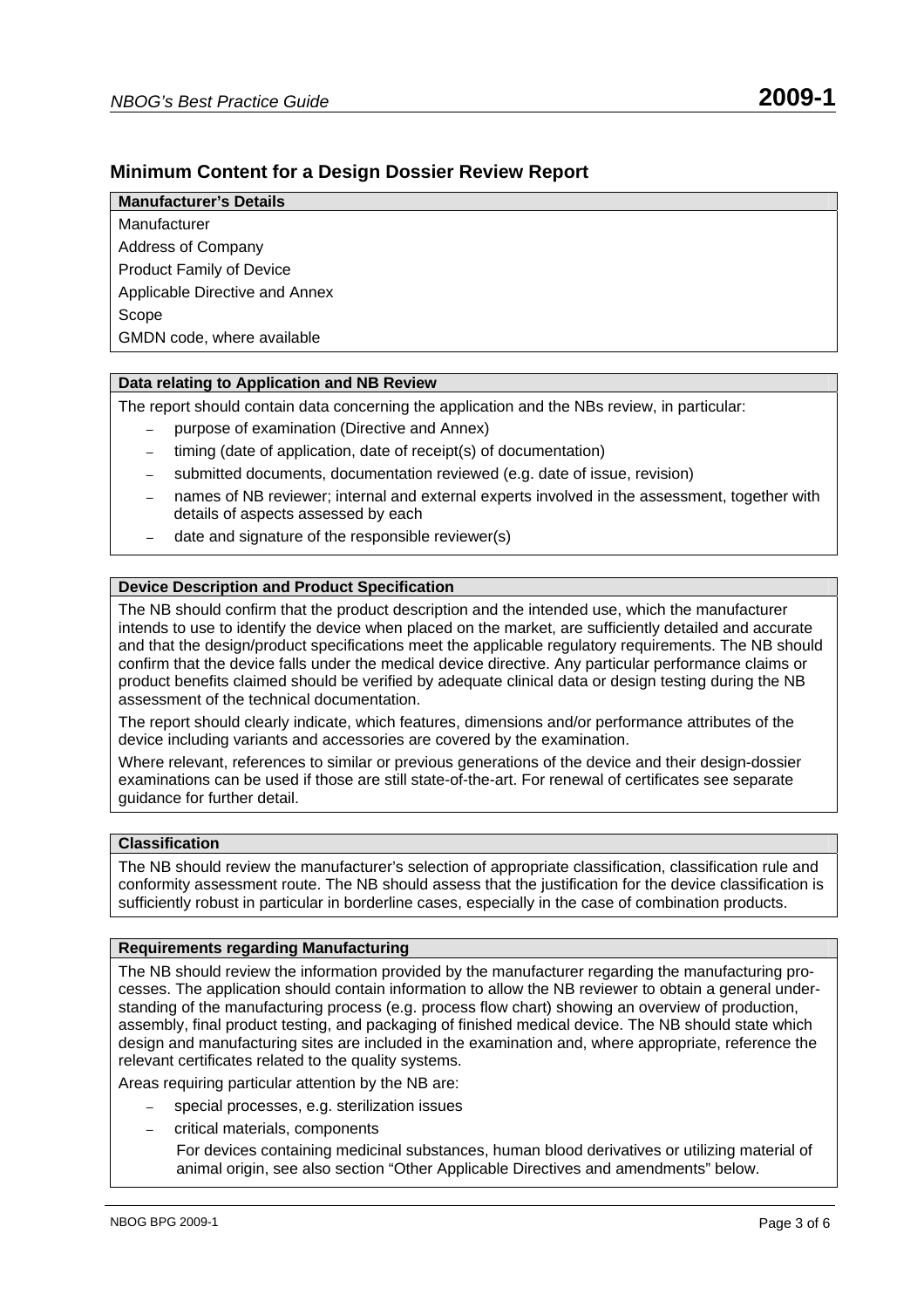#### **Requirements regarding Design and Construction**

Based on the essential requirements checklist normally provided by manufacturers, the NB should review if the device meets the requirements given in Annex I Section II.

The Essential requirements checklist normally contains whether a requirement applies to the device and if not, why not, the method(s) used to demonstrate conformity with each requirement that applies, reference to the method(s) employed and documents to demonstrate the evidence of conformity with each method used. The NB should review verification and validation studies undertaken to make a conclusion whether conformity with Essential Requirements is demonstrated.

Areas requiring particular attention by the NB are:

– material properties – chemical, physical and biological

For biocompatibility, see section Pre-Clinical Evaluation below.

For devices containing medicinal substances, human blood derivatives or utilizing material of animal origin, see also section "Other Applicable Directives and amendments" below.

- stability
- sterilisation validation, infection risk

Where the device is supplied sterile, detailed information on sterilisation validation (initial and overall programme) including bioburden testing, pyrogen testing, testing for sterilant residues, if applicable, and packaging validation

- handling suitability for self-test devices/Use in combination with other devices
- measuring function
- radiation/electrical safety software verification and validation
- origin and conditions of collection of tissues of human origin should be available (98/79/EC only) for NB review and the conclusions should be recorded
- labelling and Instructions for use

The NB should review the content of final or proposed wording, it's conformance with the requirements of the directive, the applicability of the content to the device/intended use and that any claims, cautions, warnings etc. are consistent with or supported by the data available. The conclusions of the outcome of this assessment should be recorded. The NB should also review whether the manufacturer has fulfilled the language requirements of the countries where the device is to be placed on the market.

The NB should review the manufacturer's key laboratory studies and testing. The results obtained and conclusions made should be reviewed and compared against the design specifications and performances claimed.

Any key assumptions made as the basis for acceptance / verification should be challenged by the NB and the outcome of the challenge shall be recorded.

The NB reviewer shall confirm that the validation programme and the results obtained are consistent with all the claimed properties and/or intended uses and conform to the applicable essential requirements.

#### **Pre-Clinical Evaluation**

The NB should assess the validity of pre-clinical evaluation. The NB should confirm that the documentation provided by the manufacturer contains:

- a list of all materials in direct or indirect contact with the patient or user, including the concentration of the materials and indication on particle size
- detailed information on biocompatibility testing and biological evaluation and must clearly show the suitability, safety, and, if necessary, biocompatibility of all materials used (for biocompatibility testing, please see EN ISO 10993)
- for medical devices using particles with at least one dimension below 100 nm: further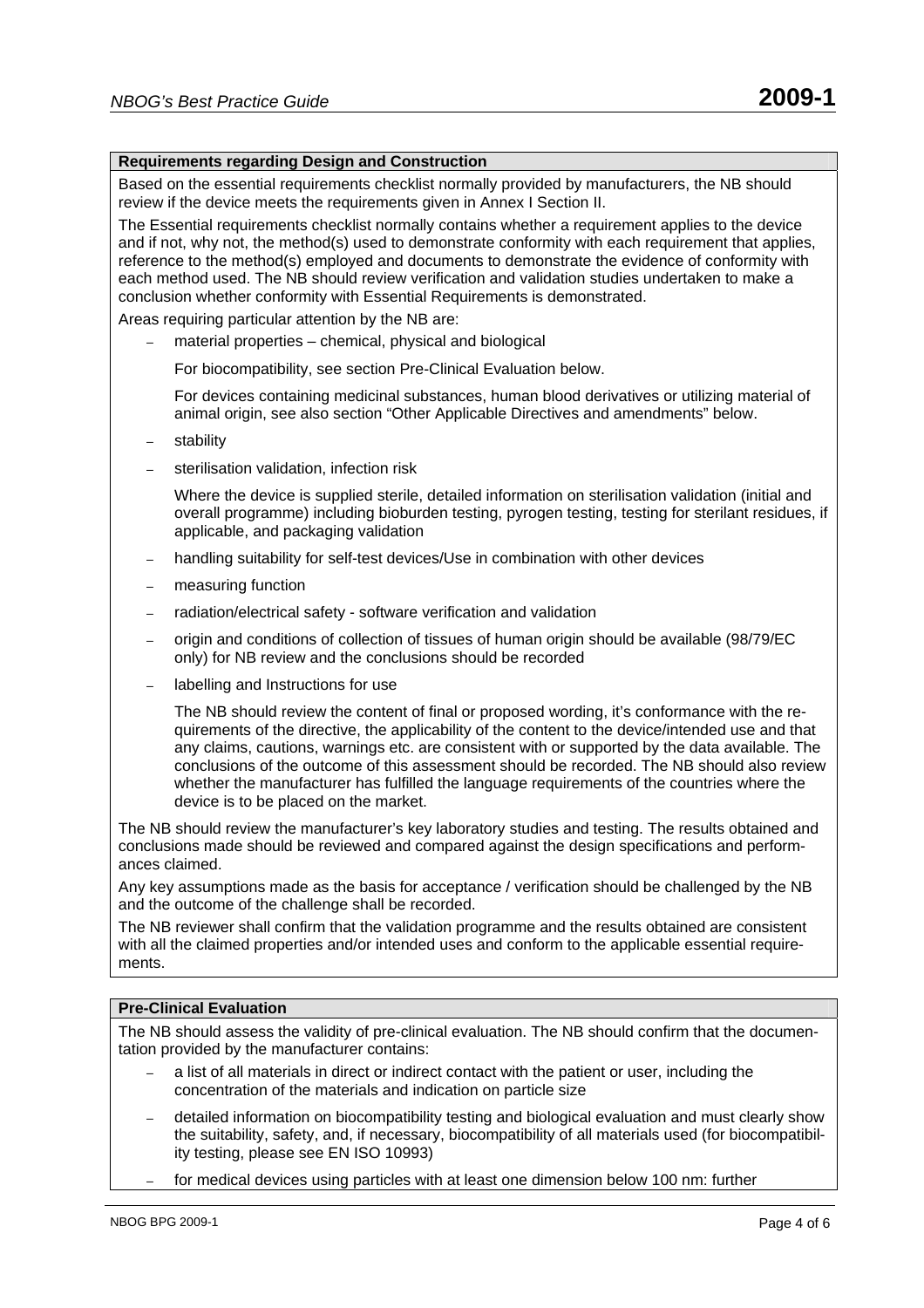characteristics as agglomeration state / aggregation, composition (e.g., chemical composition and structure), particle size / size distribution, purity/impurity, shape, solubility (hydrophobicity, liposolubility, water solubility), stability, surface area, surface chemistry, surface charge, coating characteristics

- detailed information on any studies in animal models, i.e. study objectives, methodology, results, analysis, and conclusions including rational and limitations for selection of the model(s)
- detailed information on any simulated use testing

The NB reviewer should assess the adequacy and validity of the documentation supporting the preclinical evaluation.

#### **Clinical Evaluation/Performance Evaluation**

The NB should assess the validity of the clinical evaluation and should verify that the device has met the claimed performance as outlined. The documentation provided by the manufacturer should contain all necessary data according to MEDDEV 2.7.1 [3] and / or GHTF SG 5 documents [4, 5] to allow for a proper review of the clinical evaluation done by the manufacturer.

The NB reviewer should assess the clinical investigation data and / or the literature review assembled and the validity of conclusions drawn by the manufacturer.

- The Design Dossier Report should include
	- assessment of the clinical safety and performance
	- conclusion (the NB should justify and document each step of the decision making process; see [3] for further explanation)

#### **Other Applicable Directives and amendments**

The NB should ensure that the manufacturer has addressed all other applicable supplementary Directives and Commission Decisions.

- For devices which incorporate medicinal products acting in a manner ancillary to that of the device, the Notified Body shall identify the devices and, in consideration of the application, detail the consultation with the relevant authority for medicinal products. The Notified Body shall ensure its final decision is communicated to the authority consulted. A description of the consultation process is given in MEDDEV 2.1/3 [6].
- ii) Where a device incorporates, human blood derivatives, the notified body shall seek a scientific option from the European Medicines Agency (EMEA) on the quality and safety of the derivative. The outcome of the EMEA review shall be recorded.
- iii) For devices containing tissues of animal origin: the Notified Body shall conduct an additional review of the Medical Device to the Commission Directive 2003/32/EC using guidance document MEDDEV 2.11/1 [7].

#### **Risk Analysis and Risk Management**

The documentation provided by the manufacturer should contain the risks identified during the risk analysis/management process and a description of how these risks have been controlled to an acceptable level.

The documentation should demonstrate that the medical benefit outweighs all risks combined. The NB should

- challenge the robustness of the risk analysis and on-going risk management with respect to any assumptions made and the decisions taken, and check that the conclusions have been verified and the outcome should be recorded
- make a statement whether the solutions adopted by the manufacturer conform to safety principles, taking account of the generally acknowledged state of the art (see also MDD Annex I I 2.)
- draw a conclusion that the device is designed, manufactured and packed in such a way that